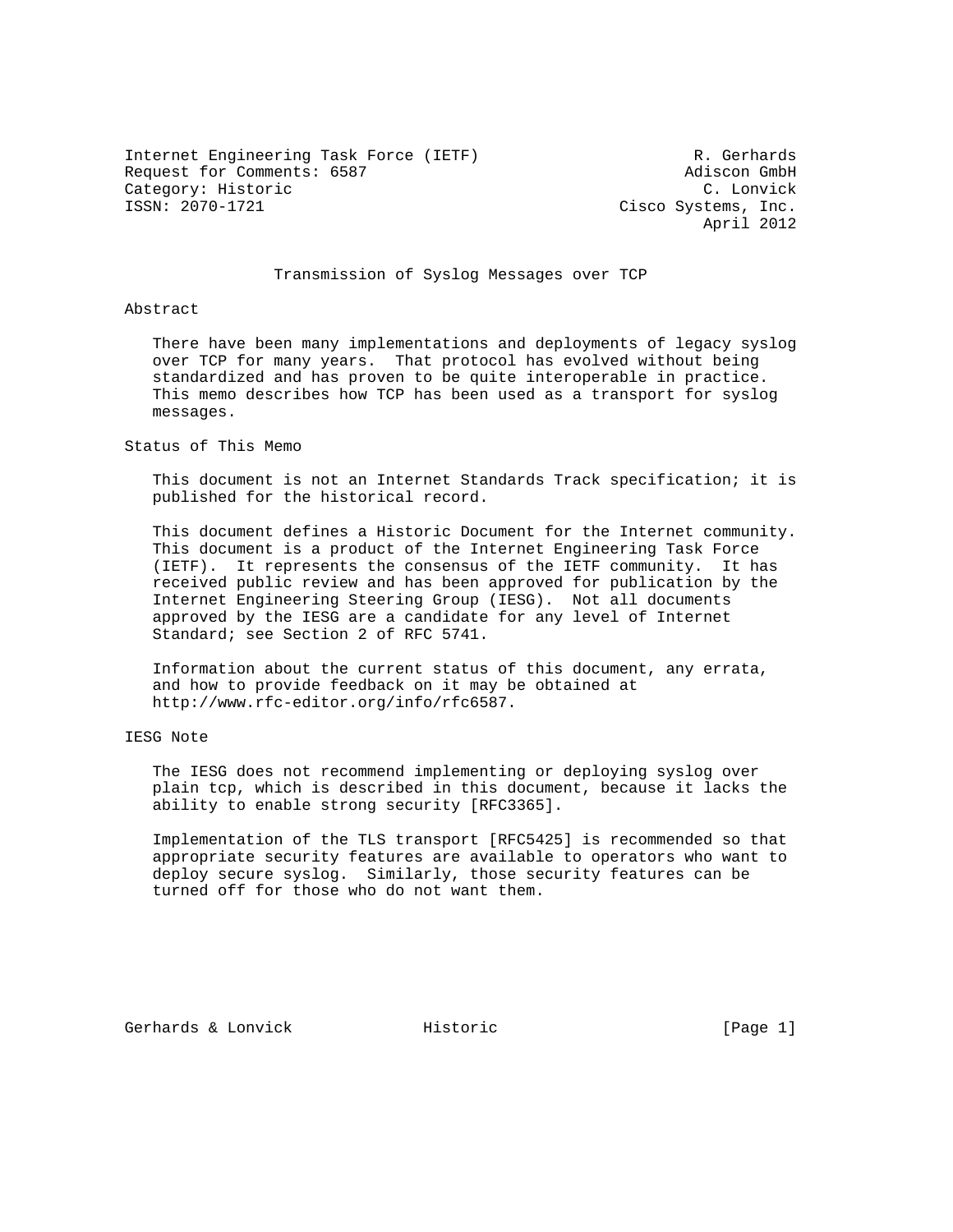# Copyright Notice

 Copyright (c) 2012 IETF Trust and the persons identified as the document authors. All rights reserved.

 This document is subject to BCP 78 and the IETF Trust's Legal Provisions Relating to IETF Documents

 (http://trustee.ietf.org/license-info) in effect on the date of publication of this document. Please review these documents carefully, as they describe your rights and restrictions with respect to this document. Code Components extracted from this document must include Simplified BSD License text as described in Section 4.e of the Trust Legal Provisions and are provided without warranty as described in the Simplified BSD License.

# Table of Contents

| 3. |  |
|----|--|
|    |  |
|    |  |
|    |  |
|    |  |
|    |  |
|    |  |
|    |  |
|    |  |
|    |  |
| 5. |  |
|    |  |
|    |  |
|    |  |
|    |  |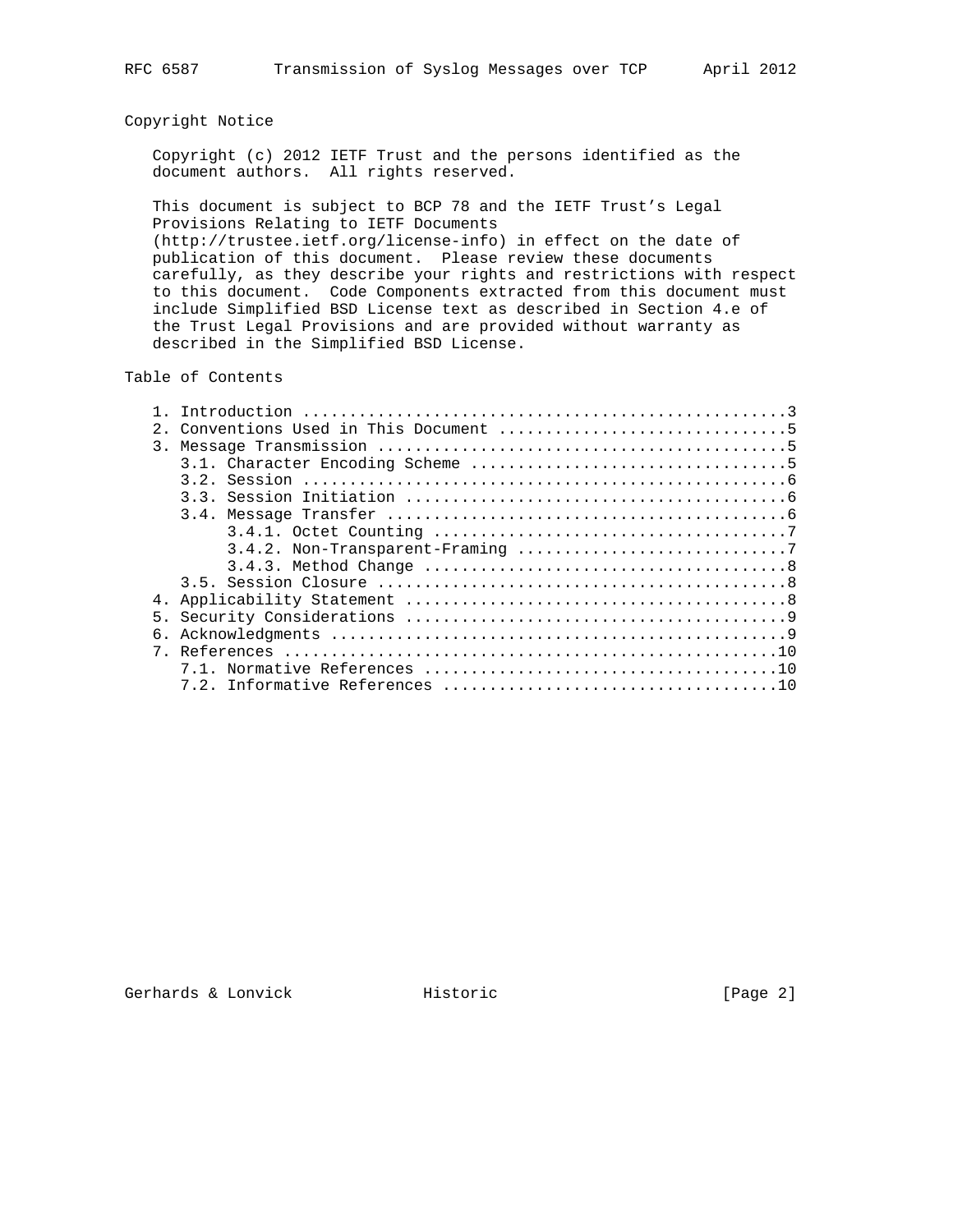# 1. Introduction

 The Standards-Track documents in the syslog series recommend using the syslog protocol [RFC5424] with the TLS transport [RFC5425] for all event messages. The authors of this document wholeheartedly support that position and only offer this document to describe what has been observed with legacy syslog over TCP, which appears to still be widely used.

 Two primary format options have been observed with legacy syslog being transported over TCP. These have been called "non-transparent framing" and "octet-counting". The non-transparent-framing mechanism has some inherent problems.

 Diagram 1 shows how all of these syslog transports relate to each other. In this diagram, three originators are seen, labeled A, B, and C, along with one collector. Originator A is using the TCP transport that is described in this document. Originator B is using the UDP transport, which is described in [RFC5426]. Originator C is using the TLS transport, which is described in [RFC5425]. The collector is shown with the capability to accept all three transports.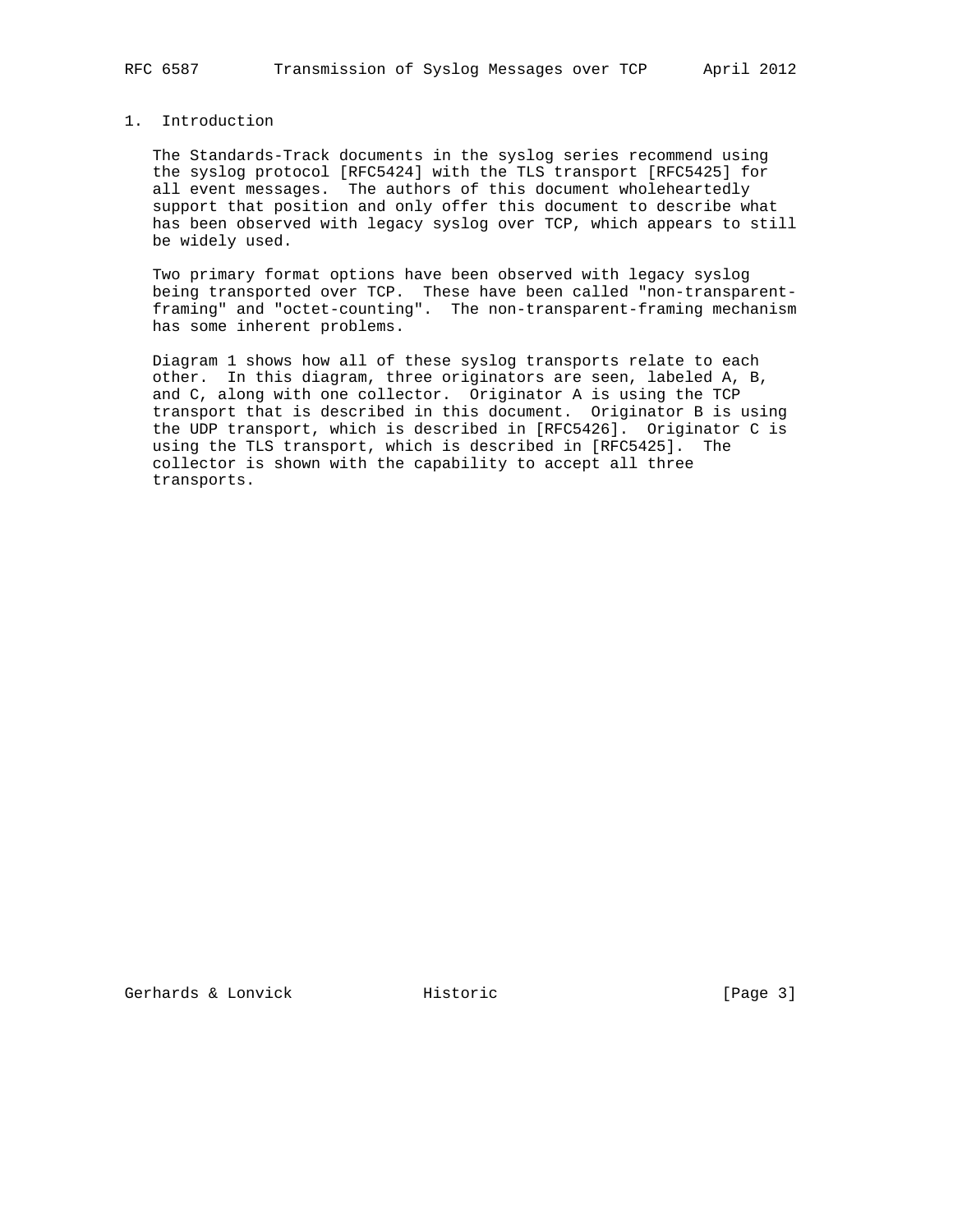

Diagram 1. Syslog Layers

Gerhards & Lonvick Historic Filter Historic (Page 4)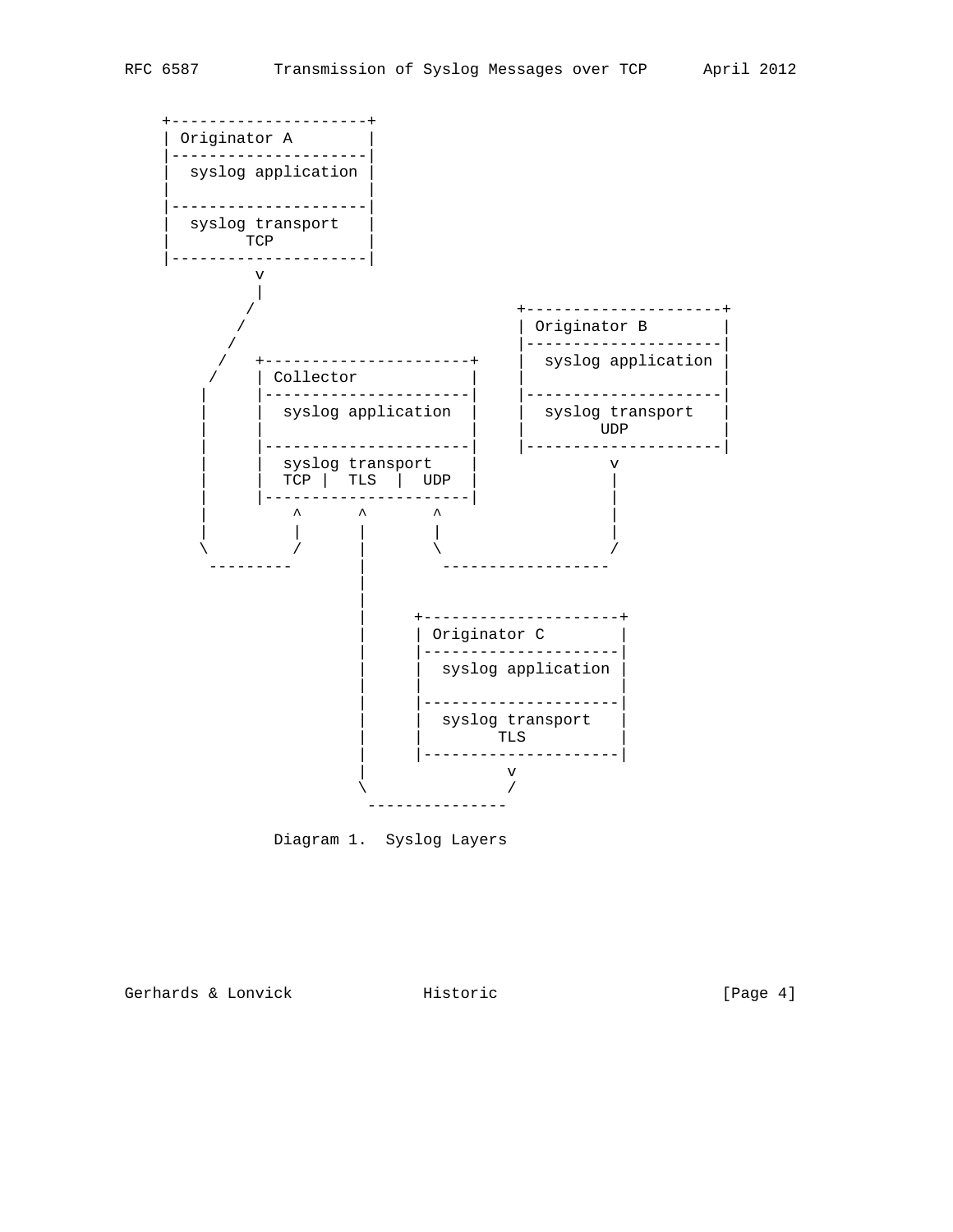2. Conventions Used in This Document

 The terminology defined in Section 3 of [RFC5424] is used throughout this specification. The reader should be familiar with that to follow this discussion.

 This document also references devices that use the syslog message format as described in [RFC3164]. Devices that continue to use that message format (regardless of transport) will be described as "legacy syslog devices". Similarly, devices that use the message format as described in [RFC5424] will be described as "standardized syslog devices".

3. Message Transmission

 Syslog is simplex in nature. It has been observed that implementations of syslog over TCP also do not use any back-channel mechanism to convey information to the transport sender and, consequently, do not use any application-level acknowledgement for syslog signaling from receiver to sender. Message receipt acknowledgement, reliability, and flow control are provided by the capabilities of TCP.

3.1. Character Encoding Scheme

 Syslog over TCP messages contain no indication of the coded character set (e.g., [US-ASCII] or [UNICODE] ) or character encoding scheme (e.g., so-called "7-bit ASCII" or UTF-8 [RFC3629]) in use. In these messages, the predominant approach has been to include characters only from the ASCII repertoire (i.e., %d32 to %d126 inclusive) using the "Network Virtual Terminal" (NVT) encoding [RFC5198].

 The message header usually contains characters only from the ASCII repertoire, in the NVT encoding. This has been observed even in cases where a different encoding (e.g., UTF-8) has been used for the MSG part. However, characters outside the ASCII range have been seen inside the header. In that case, some syslog applications have been known to experience problems processing those messages.

 In some cases, it has been observed that characters outside of the ASCII range are often being transformed by receivers in an effort to "escape control characters". Some receiver implementations simply drop those characters. This is considered to be a poor practice, as it causes problems with coded character sets other than ASCII and character encodings other than NVT, most notably the UTF-8 encoding of Unicode.

Gerhards & Lonvick and Historic and Historic (Page 5)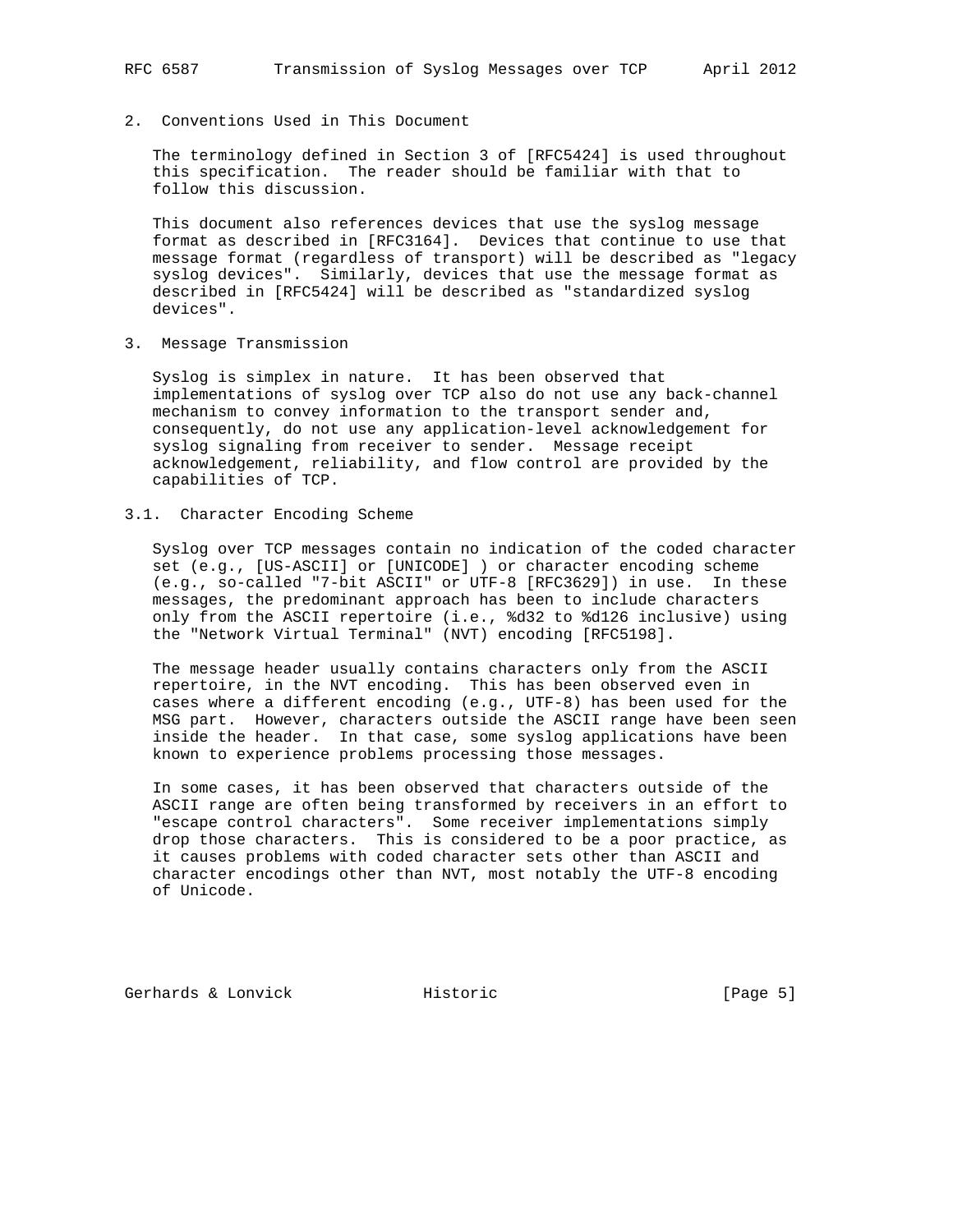It has also been observed that relays will forward messages using the character encoding schemes of messages they receive. In the case where two different senders are using different character encoding schemes, the relay will forward each message to a collector in that character encoding. The collector of these messages will have to be prepared to receive messages from the same relay with different encodings.

# 3.2. Session

 Like most other protocols, the syslog transport sender is the TCP host that initiates the TCP session. After initiation, messages are sent from the transport sender to the transport receiver. No application-level data is transmitted from the transport receiver to the transport sender. The roles of transport sender and receiver seem to be fixed once the session is established.

 When it has been observed, if an error occurs that cannot be corrected by TCP, the host detecting the error gracefully closes the TCP session. There have been no application-level messages seen that were sent to notify the other host about the state of the host syslog application.

#### 3.3. Session Initiation

 The TCP host acting as a syslog transport receiver listens to a TCP port. The TCP transport sender initiates a TCP session to the syslog transport receiver as specified in [RFC0793].

 This protocol has no standardized port assignment. In practice, network administrators generally choose something that they feel will not conflict with anything else active in their networks. This has most often been either TCP/514, which is actually allocated to another protocol, or some variant of adding 514 to a multiple of 1000. Please see Section 4 for more information.

# 3.4. Message Transfer

 Syslog over TCP has been around for a number of years. Just like legacy syslog over UDP, different implementations exist. The older method of non-transparent-framing has problems. The newer method of octet-counting is reliable and has not been seen to cause problems noted with the non-transparent-framing method.

 In both of these methods, during the message transfer phase, the syslog transport sender sends a stream of messages to the transport receiver. These are sent in sequence and one message is encapsulated

Gerhards & Lonvick **Historic** Historic **Historic** [Page 6]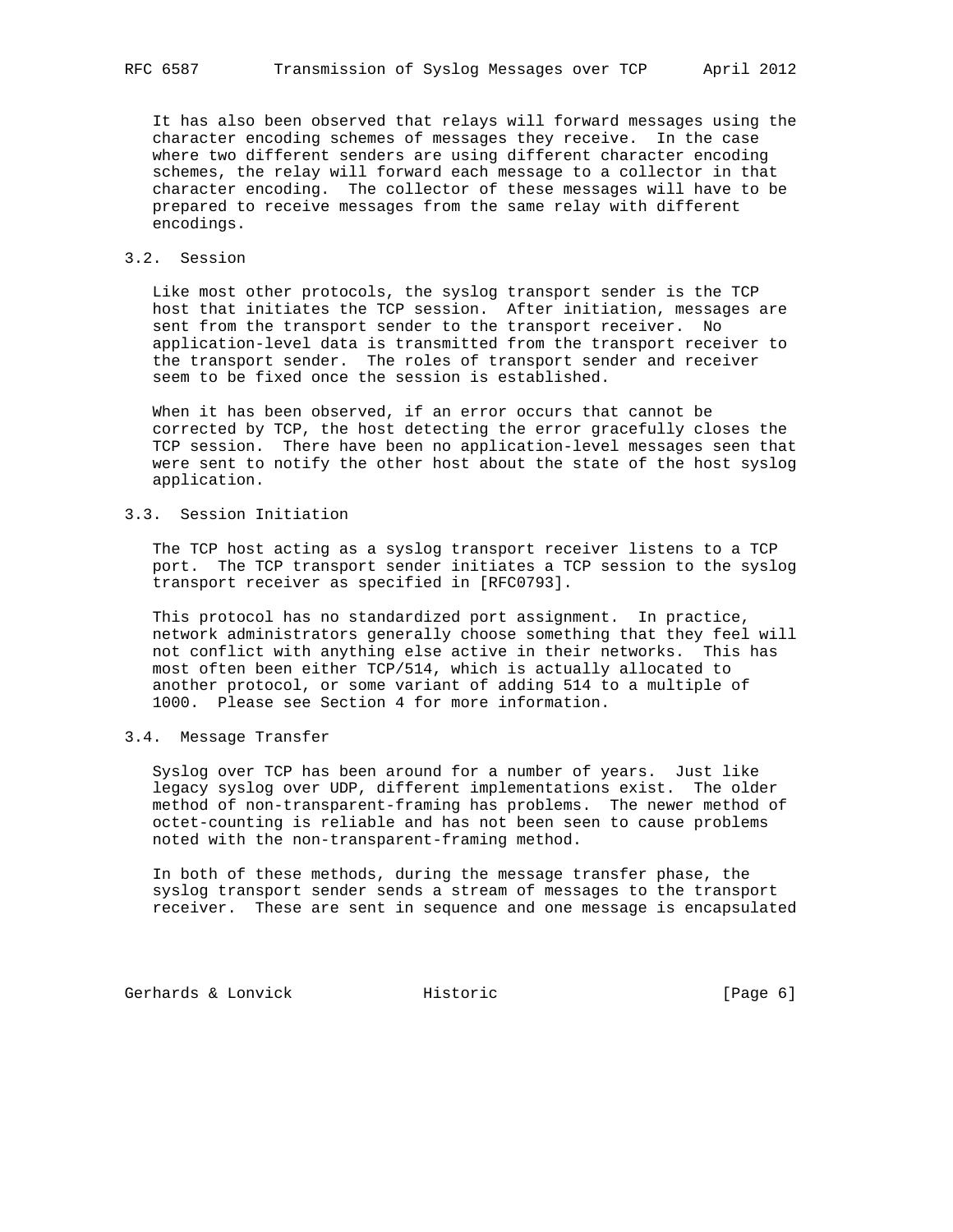inside each TCP frame. Either of the TCP hosts may initiate session closure at any time as specified in Section 3.5 of [RFC0793]. In practice, this is often seen after a prolonged period of inactivity.

3.4.1. Octet Counting

 This framing allows for the transmission of all characters inside a syslog message and is similar to the method used in [RFC5425]. A transport receiver uses the defined message length to delimit a syslog message. As noted in [RFC3164], the upper limit for a legacy syslog message length is 1024 octets. That length has been expanded for standardized syslog.

 It can be assumed that octet-counting framing is used if a syslog frame starts with a digit.

 All syslog messages can be considered to be TCP "data" as per the Transmission Control Protocol [RFC0793]. The syslog message stream has the following ABNF [RFC5234] definition:

 TCP-DATA = \*SYSLOG-FRAME SYSLOG-FRAME = MSG-LEN SP SYSLOG-MSG ; Octet-counting ; method MSG-LEN = NONZERO-DIGIT \*DIGIT NONZERO-DIGIT = %d49-57

 SYSLOG-MSG is defined in the syslog protocol [RFC5424] and may also be considered to be the payload in [RFC3164]

MSG-LEN is the octet count of the SYSLOG-MSG in the SYSLOG-FRAME.

### 3.4.2. Non-Transparent-Framing

 The non-transparent-framing method inserts a syslog message into a frame and terminates it with a TRAILER character. The TRAILER has usually been a single character and most often is ASCII LF (%d10). However, other characters have also been seen, with ASCII NUL (%d00) being a prominent example. Some devices have also been seen to emit a two-character TRAILER, which is usually CR and LF.

 The problem with non-transparent-framing comes from the use of a TRAILER character. In that, the traditional TRAILER character is not escaped within the message, which causes problems for the receiver.

Gerhards & Lonvick and Historic and Historic (Page 7)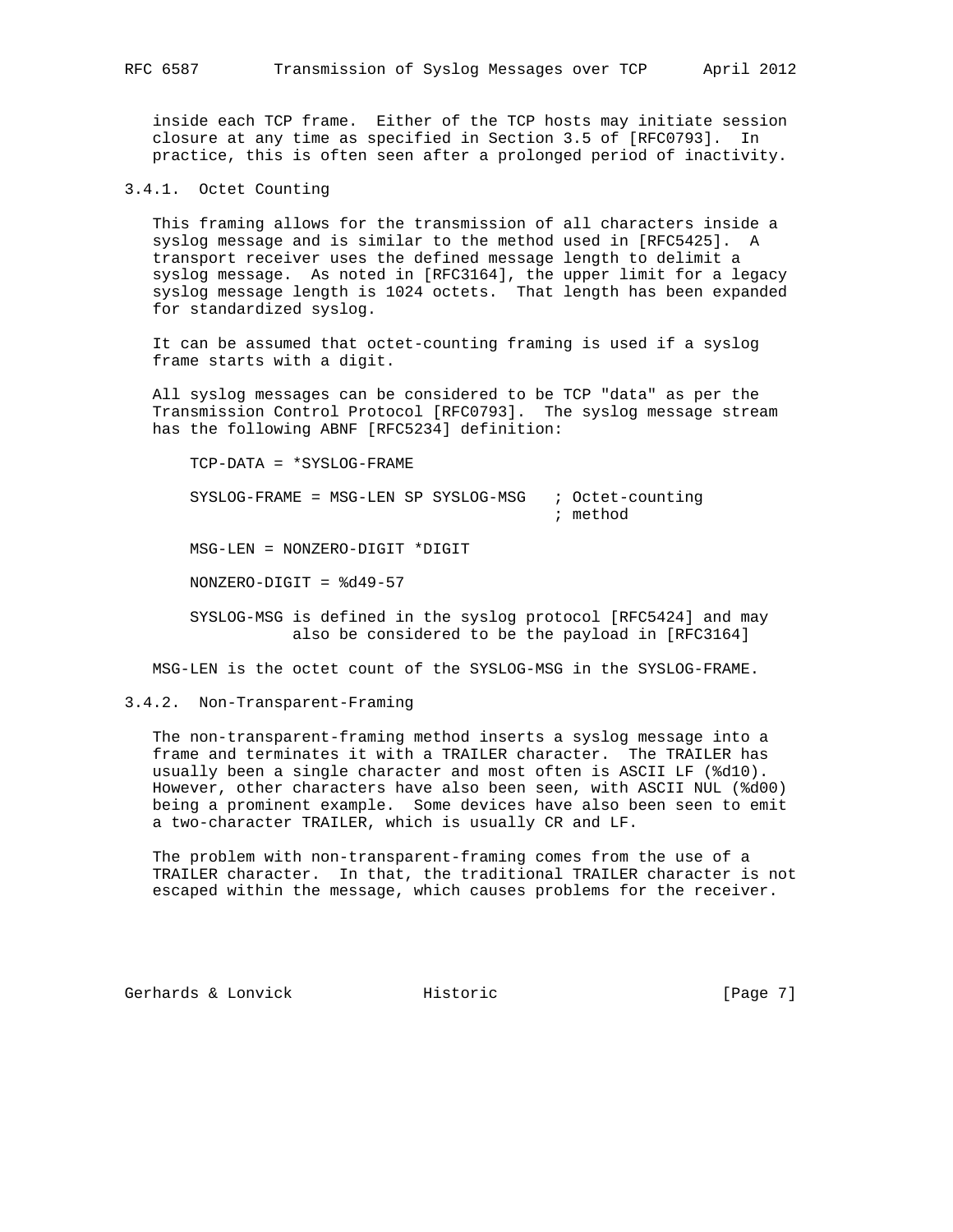For example, a message in the style of [RFC3164] containing one or more LF characters may be misinterpreted as multiple messages by the receiving syslog application.

The ABNF for this is shown here:

 TCP-DATA = \*SYSLOG-FRAME SYSLOG-FRAME = SYSLOG-MSG TRAILER ; non-transparent-framing ; method TRAILER = LF / APP-DEFINED APP-DEFINED = 1\*2OCTET SYSLOG-MSG is defined in the syslog protocol [RFC5424] and may also be considered to be the payload in [RFC3164]

 A transport receiver can assume that non-transparent-framing is used if a syslog frame starts with the ASCII character "<" (%d60).

3.4.3. Method Change

 In legacy implementations, it has been observed that the framing may change on a frame-by-frame basis. This is probably not a good idea, but it's been seen.

# 3.5. Session Closure

 The syslog session is closed when one of the TCP hosts decides to do so. It then initiates a local TCP session closure. Following TCP [RFC0793], it doesn't need to notify the remote TCP host of its intention to close the session, nor does it accept any messages that are still in transit.

4. Applicability Statement

 Again it must be emphasized that the Standards-Track documents in the syslog series recommend using the TLS transport [RFC5425] to transport syslog messages. This document does not recommend that new implementations or deployments use syslog over TCP except for the explicit purpose of interoperating with existing deployments.

 One of the major problems with interoperability with this protocol is that there is no consistent TCP port assigned. Most of the successful implementations have made the selection of a port a user configurable option. The most frequently observed port for this has been TCP/514, which is actually assigned to the Shell protocol.

Gerhards & Lonvick Thistoric Entertainment (Page 8)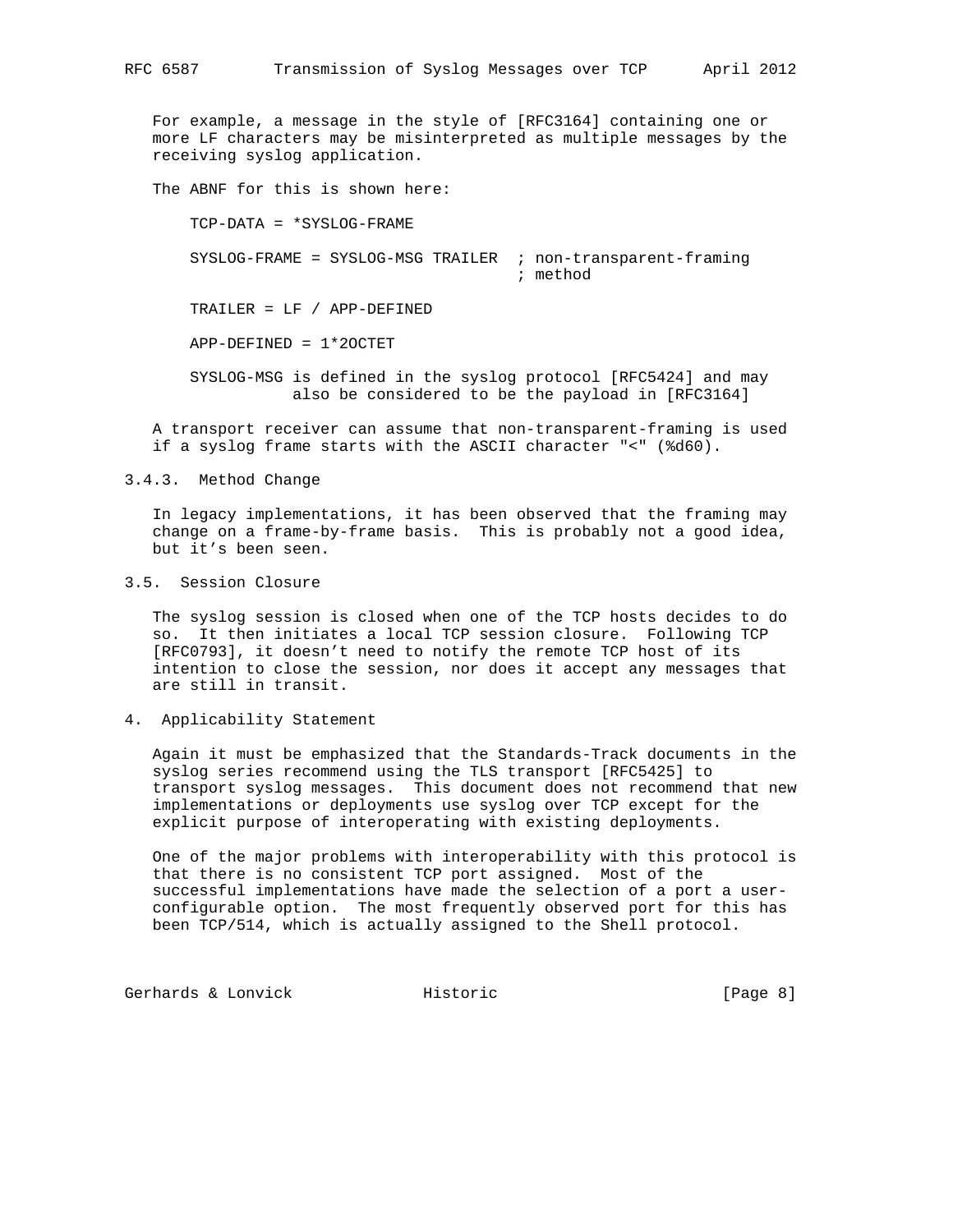Operators must carefully select which port to use in their deployment and be prepared to encounter different default port assignments in implementations.

 There are several advantages to using TCP: flow control, error recovery, and reliability, to name a few. These reasons, and the ease of programming, have led people to use this transmission protocol to transmit syslog.

 One potential disadvantage is the buffering mechanism used by TCP. Ordinarily, TCP decides when enough data has been received from the application to form a segment for transmission. This may be adjusted through timers; but still, some application data may wait in a buffer for a relatively long time. Syslog data is not normally time sensitive, but if this delay is a concern, the syslog transport sender may utilize the PUSH Flag as described in [RFC0793] to have the sending TCP immediately send all buffered data.

5. Security Considerations

 This protocol makes no meaningful provisions for security. It lacks authentication, integrity checking, and privacy. It makes no provision for flow control or end-to-end confirmation of receipt, relying instead on the underlying TCP implementations to approximate these functions. It should not be used if deployment of [RFC5425] on the systems in question is feasible.

6. Acknowledgments

 The authors wish to thank David Harrington, Tom Petch, Richard Graveman, and all other people who commented on various versions of this proposal. We would also like to thank Peter Saint-Andre for clarifying character encodings.

 The authors would also like to thank Randy Presuhn for being our reviewer and document shepherd, and a special thanks to Dan Romascanu for his support and guidance.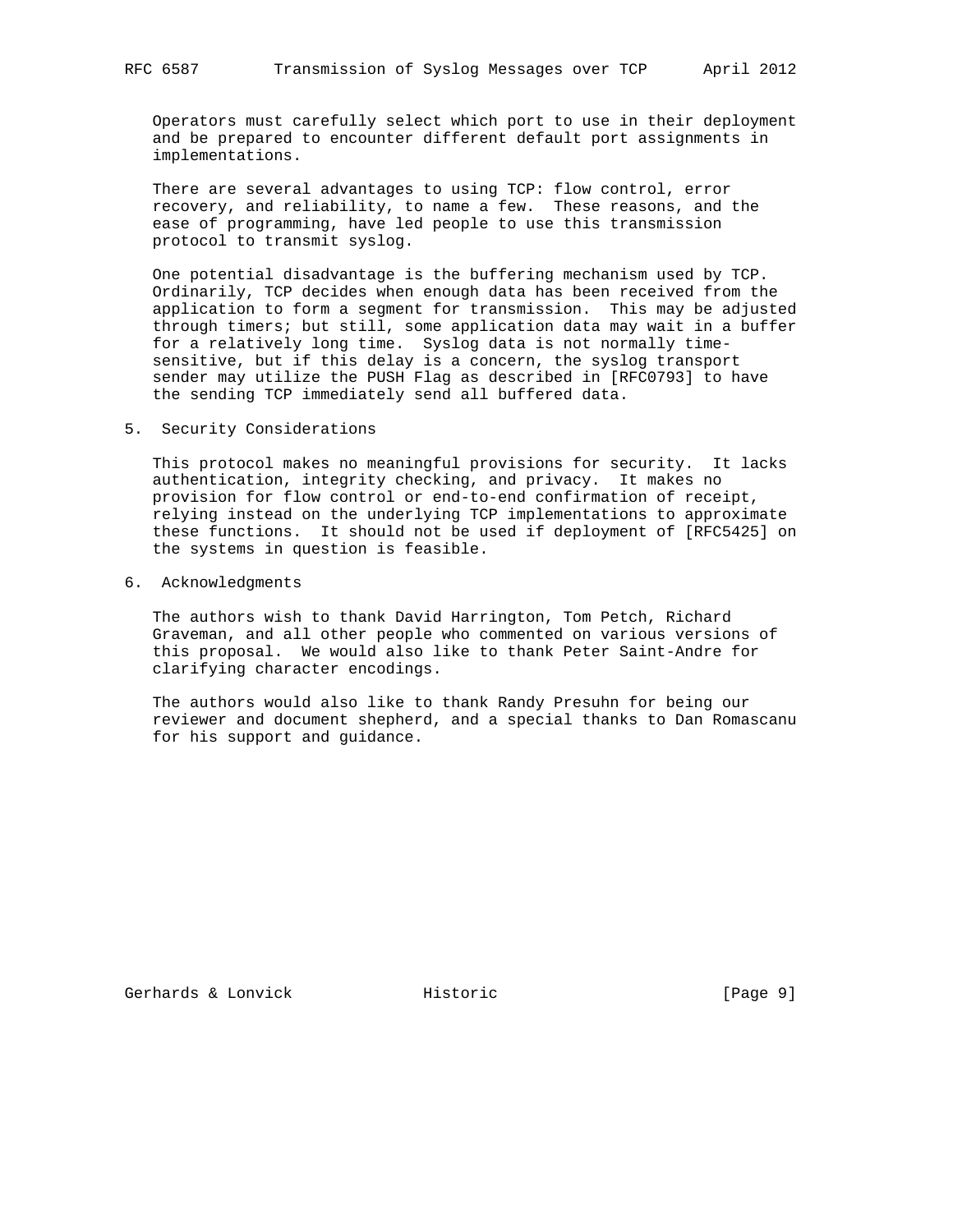## 7. References

- 7.1. Normative References
	- [RFC0793] Postel, J., "Transmission Control Protocol", STD 7, RFC 793, September 1981.
	- [RFC3365] Schiller, J., "Strong Security Requirements for Internet Engineering Task Force Standard Protocols", BCP 61, RFC 3365, August 2002.
	- [RFC5198] Klensin, J. and M. Padlipsky, "Unicode Format for Network Interchange", RFC 5198, March 2008.
	- [RFC5234] Crocker, D. and P. Overell, "Augmented BNF for Syntax Specifications: ABNF", STD 68, RFC 5234, January 2008.
	- [RFC5424] Gerhards, R., "The Syslog Protocol", RFC 5424, March 2009.
	- [RFC5425] Miao, F., Ma, Y., and J. Salowey, "Transport Layer Security (TLS) Transport Mapping for Syslog", RFC 5425, March 2009.
	- [US-ASCII] ANSI, "Coded Character Set -- 7-bit American Standard Code for Information Interchange, ANSI X3.4-1986", 1986.

7.2. Informative References

- [RFC3164] Lonvick, C., "The BSD Syslog Protocol", RFC 3164, August 2001.
- [RFC3629] Yergeau, F., "UTF-8, a transformation format of ISO 10646", STD 63, RFC 3629, November 2003.
- [RFC5426] Okmianski, A., "Transmission of Syslog Messages over UDP", RFC 5426, March 2009.
- [UNICODE] The Unicode Consortium. The Unicode Standard, Version 6.0.0, (Mountain View, CA: The Unicode Consortium, 2011. ISBN 978-1-936213-01-6), <http://www.unicode.org/versions/Unicode6.0.0/>.

Gerhards & Lonvick **Historic** Historic [Page 10]